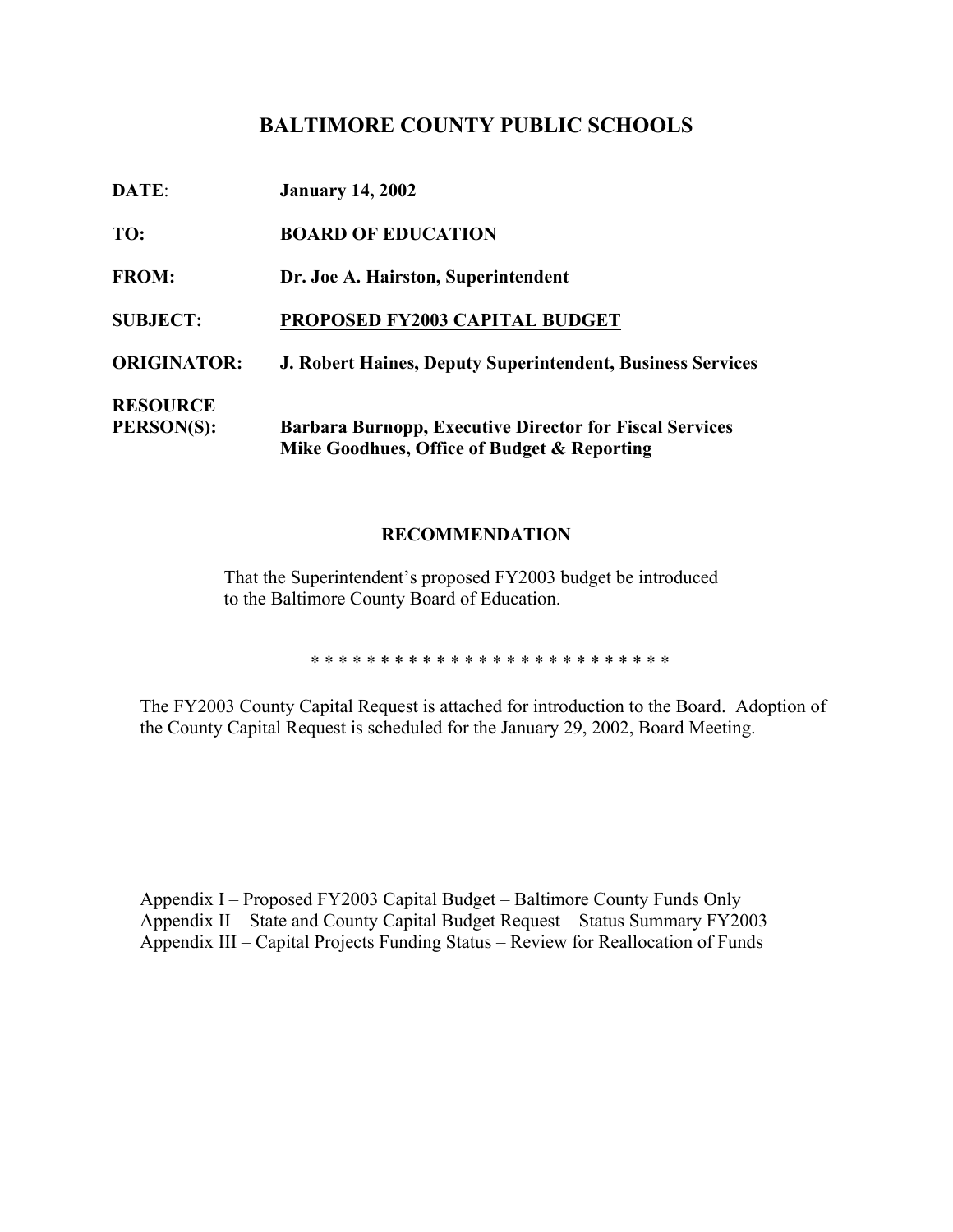# **PROPOSED FY2003 CAPITAL BUDGETBALTIMORE COUNTY FUNDS ONLY**

(IN THOUSANDS OF DOLLARS)

| <b>Total Requests:</b>        | \$30,132       | \$77,205 | \$0     | \$52,700 | \$0     | \$54,700 | \$214,737        |
|-------------------------------|----------------|----------|---------|----------|---------|----------|------------------|
|                               |                |          |         |          |         |          |                  |
|                               | \$2,476        | \$1,705  | \$0     | \$0      | \$0     | \$0      | \$4,181          |
| <b>Environmental Projects</b> | 673            |          |         | 0        |         | 0        | 673              |
| Kenwood Tech. Building        | 400            |          |         |          |         | 0        | 400              |
| ADA - Phase 1 Comp.           | 1,403          | 1,705    |         | 0        |         | 0        | 3,108            |
| <b>Additional Projects</b>    | Request        | FY 2004  | FY 2005 | FY 2006  | FY 2007 | FY 2008  | 6 Yr. Prog.      |
|                               | FY 2003 County |          |         |          |         |          | Total for        |
| Sub-Total:                    | \$26,906       | \$56,700 | \$0     | \$52,700 | \$0     | \$54,700 | \$191,006        |
| Access for the Disabled       | 200            | 400      |         | 400      |         | 400      | 1,400            |
| <b>Fuel Tank Replacements</b> | 700            | 1,800    |         | 1,800    |         | 1,800    | 6,100            |
| Site Improvements             | 1,520          | 2,500    |         | 2,500    |         | 2,500    | 9,020            |
| Alterations, Code Updates     | 0              | 2,000    |         | 0        |         | 2,000    | 4,000            |
| Major Maintenance             | 20,652         | 40,000   |         | 40,000   |         | 40,000   | 140,652          |
| <b>Roof Rehabilitation</b>    | 3,834          | 10,000   |         | 8,000    |         | 8,000    | 29,834           |
| <b>Alterations</b>            | Request        | FY 2004  | FY 2005 | FY 2006  | FY 2007 | FY 2008  | 6 Yr. Prog.      |
| Capital Maintenance &         | County         |          |         |          |         |          | Total for        |
|                               | FY 2003        |          |         |          |         |          |                  |
| Sub-Total:                    | \$750          | \$18,800 | \$0     | \$0      | \$0     | \$0      | \$19,550         |
| <b>Carver Center</b>          | 0              | 3,250    |         |          |         |          | 3,250            |
| <b>Windsor Mills MS</b>       | 750            | 13,750   |         |          |         |          | 14,500           |
| NW Area Elem. Addition        | 0              | 1,800    |         |          |         |          | 1,800            |
| <b>New Construction</b>       | Request        | FY 2004  | FY 2005 | FY 2006  | FY 2007 | FY 2008  | 6 Yr. Prog.      |
|                               | FY 2003 County |          |         |          |         |          | <b>Total for</b> |

**Expenditures** 

| 26,805   |
|----------|
| 1,554    |
| 1,773    |
| \$30,132 |
|          |

Revenues **EXECUTE:** \*The Federal School Renovation Program is a Federal Grant administered through the Maryland State Department of Education. Baltimore County qualifies because our jurisdiction has 30 percent or more poor children 5-17 years of age or the number of poor children is at least 10,000. Baltimore City and Prince Georges County also qualify. These three jurisdictions will share in the award of \$6,248,000 through grant application process. These funds may be used for repairs and renovations to school facilities over 16 years of age, ADA related modifications and Asbestos removal.

Appendix I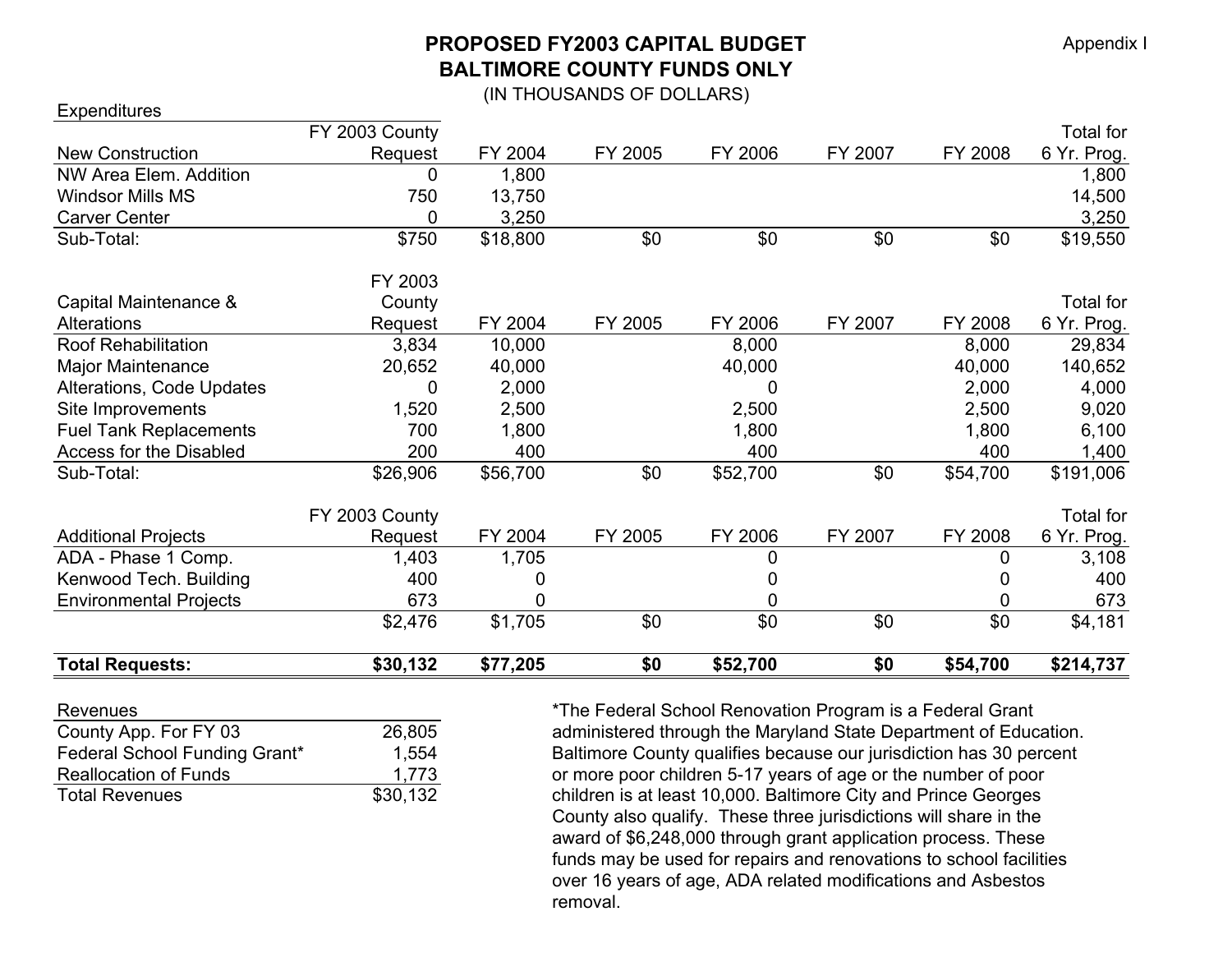#### **Roof Replacements** Roof Age **State State County Revised County** (Years) **Approved Pending Match Allocation Total Cost** Hereford MS 17 483,085 679,225 1,162,310 Overlea HS 15 535,075 752,493 1,287,568 Arbutus MS 15 382,894 558,788 941,682 Gen. Stricker MS 15 753,378 1,035,378 1,788,756 Lansdowne MS 15 576,500 808,260 1,384,760 Perry Hall ES 15 194,000 292,000 486,000 **Subtotal 2,730,932 \$ 194,000 \$ 292,000 \$ 3,834,144 \$ 7,051,076 \$ Major Maintenance Renovations Original** Const. DateFranklin MS 1929 1,800,945 - - 3,836,337 5,637,282 Golden Ring MS 1931 1,313,448 3,338,472 4,651,920 Dundalk MS 1946 2,134,020 - - 3,777,385 5,911,405 Stemmers Run MS 1949 466,235 2,391,191 2,857,426 Parkville Cntr of Tech 1953 1953 2,448,764 - 2,448,764 5,241,493 7,690,257<br>Dumbarton MS 1956 1956 1956 - 2.119.348 4.228,443 - 5,241,493 6,347.791 Dumbarton MS 1956 - 2,119,348 4,228,443 - 6,347,791 Sparrows Point HS/MS 1956 3,693,334 7,407,952 11,101,286<br>Sudbrook Magnet MS 1956 2,683,157 5,943,007 8,626,164 Sudbrook Magnet MS 1956 - 2,683,157 5,943,007 - 8,626,164 Middle River MS Lockers *- - -* 170,000 170,000 Catonsville Settlement *- - -* 135,000 135,000 **Subtotal 8,163,412 \$ 8,495,839 \$ 17,579,402 \$ 18,889,878 \$ 53,128,531 \$ Science Room Renovations**# Class # Prep Rms. Rooms /Storage Chesapeake HS 2 0 - 281,708 340,049 - 621,757 Eastern Tech HS 2 0 - 200,887 243,063 443,950 Woodlawn HS 1 0 - 65,773 80,927 - 146,700 Pikesville HS 7 12 - 706,615 850,438 - 1,557,053 Loch Raven HS 8 9 - 708,230 901,376 1,609,606 Perry Hall HS 12 9 - 1,052,870 1,263,444 2,316,314 Randallstown HS 9 3 772,265 926,718 1,698,983 Lansdowne HS 1 1 - 94,120 112,944 207,064 **Subtotal - \$ 3,882,468 \$ 4,718,959 \$ - \$ 8,601,427 \$ State & County Capital Budget Request Status Summary FY2003**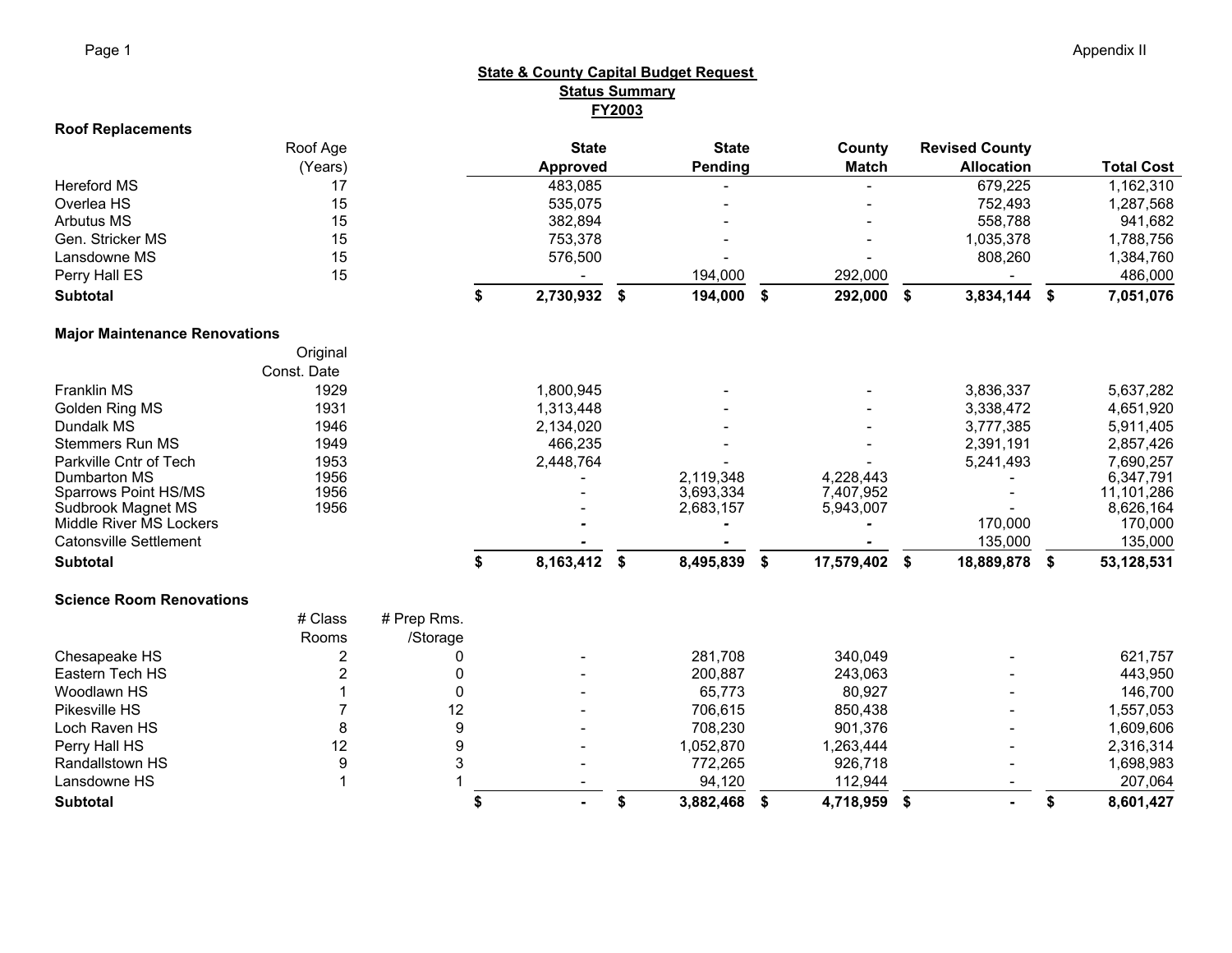| <b>Boilers</b>                       |              |                  |     |              |               |              | <b>Revised</b>      |                   |
|--------------------------------------|--------------|------------------|-----|--------------|---------------|--------------|---------------------|-------------------|
|                                      | Installation | <b>State</b>     |     | <b>State</b> |               | County       | County              |                   |
|                                      | Date         | Approved         |     | Pending      |               | <b>Match</b> | <b>Allocation</b>   | <b>Total Cost</b> |
| Dulaney HS                           | 1964         | 225,000          |     |              |               |              | 225,000             | 450,000           |
| Lansdowne HS                         | 1962         | 225,000          |     |              |               |              | 225,000             | 450,000           |
| Old Court MS                         | 1964         |                  |     | 187,500      |               |              | 187,500             | 375,000           |
| Patapsco HS                          | 1962         |                  |     | 225,000      |               |              | 225,000             | 450,000           |
| Perry Hall MS                        | 1962         |                  |     | 225,000      |               |              | 225,000             | 450,000           |
| Southwest Academy                    | 1959         |                  |     | 225,000      |               |              | 225,000             | 450,000           |
| Woodlawn HS                          | 1961         |                  |     | 225,000      |               |              | 225,000             | 450,000           |
| Randallstown HS                      | 1967         |                  |     | 225,000      |               |              | 225,000             | 450,000           |
| <b>Subtotal</b>                      |              | \$<br>450,000    | -\$ | 1,312,500    | \$            |              | \$<br>1,762,500     | \$<br>3,525,000   |
| <b>Window Replacements (Note #1)</b> |              |                  |     |              |               |              |                     |                   |
| Cedarmere ES                         |              |                  |     | 54,168       |               | 6,168        |                     | 60,336            |
| Red House Run ES                     |              |                  |     | 55,200       |               | 51,200       |                     | 106,400           |
| Sandy Plains ES                      |              |                  |     | 64,200       |               |              |                     | 64,200            |
| <b>Warren ES</b>                     |              |                  |     | 50,000       |               |              |                     | 50,000            |
| <b>Winfield ES</b>                   |              |                  |     | 87,000       |               | 65,000       |                     | 152,000           |
| Cromwell ES                          |              |                  |     | 117,600      |               | 53,800       |                     | 171,400           |
| Winand ES                            |              |                  |     | 52,224       |               | 48,224       |                     | 100,448           |
| Hernwood ES                          |              |                  |     | 50,000       |               | 10,000       |                     | 60,000            |
| Gunpowder ES                         |              |                  |     | 96,912       |               | 60,912       |                     | 157,824           |
| Halethorpe ES                        |              |                  |     | 114,900      |               | 71,900       |                     | 186,800           |
| <b>Subtotal</b>                      |              | \$               | \$  | 742,204      | $\frac{1}{2}$ | 367,204 \$   |                     | \$<br>1,109,408   |
| <b>Miscellaneous</b>                 |              |                  |     |              |               |              |                     |                   |
| Windsor Mill MS - New Const.         |              |                  |     |              |               |              | 750,000             | 750,000           |
| Playground Improvements              |              |                  |     |              |               |              | 1,520,000           | 1,520,000         |
| <b>Fuel Tank Replacement</b>         |              |                  |     |              |               |              | 700,000             | 700,000           |
| Americans with Disabilities Act      |              |                  |     |              |               |              | 200,000             | 200,000           |
| <b>Subtotal</b>                      |              | \$               | \$  |              | \$            |              | \$<br>3,170,000     | \$<br>3,170,000   |
| <b>Total</b>                         |              | \$<br>11,344,344 | -\$ | 14,627,011   | \$            | 22,957,565   | \$<br>27,656,522 \$ | 76,585,442        |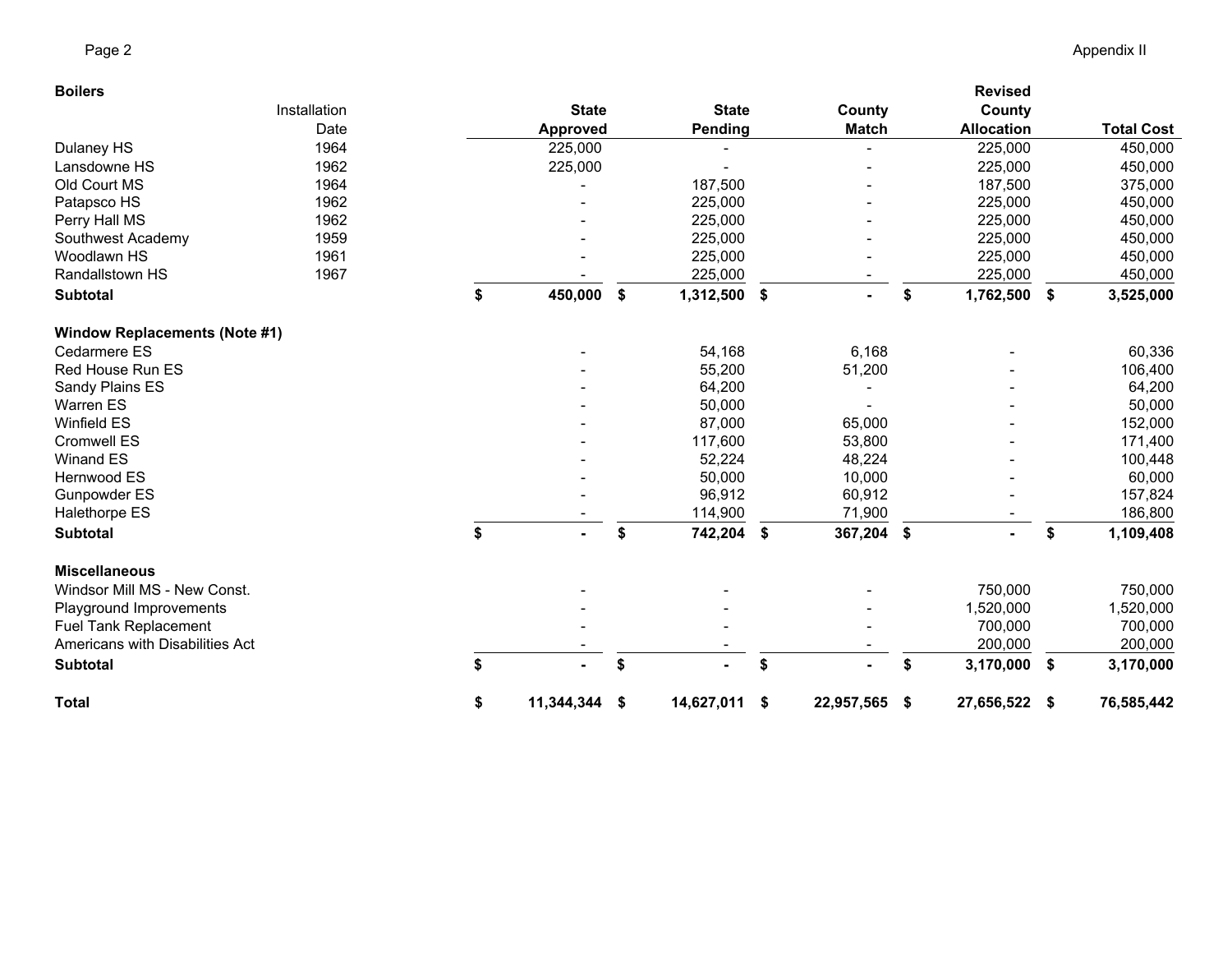| Page 3                                                                                                                                                                                      | Appendix II                                    |  |  |  |  |  |
|---------------------------------------------------------------------------------------------------------------------------------------------------------------------------------------------|------------------------------------------------|--|--|--|--|--|
| <b>Redirected Funds</b>                                                                                                                                                                     | <b>Revised</b><br>County<br><b>Allocation</b>  |  |  |  |  |  |
| <b>Environmental Projects</b><br>Kenwood Technical Bldg. Renovation - Planning & Design<br>Americans with Disabilities Act Projects - Phase I schools/Deferred ADA Projects<br><b>Total</b> | 673,000<br>400,000<br>1,403,000<br>\$2,476,000 |  |  |  |  |  |
| <b>Total</b>                                                                                                                                                                                |                                                |  |  |  |  |  |
| <b>County Appropriation FY02 - FY03</b>                                                                                                                                                     | 30,132,522<br>\$                               |  |  |  |  |  |

Notes 1. The County has provided \$416,000 in FY 2002 funding for these window replacement projects.